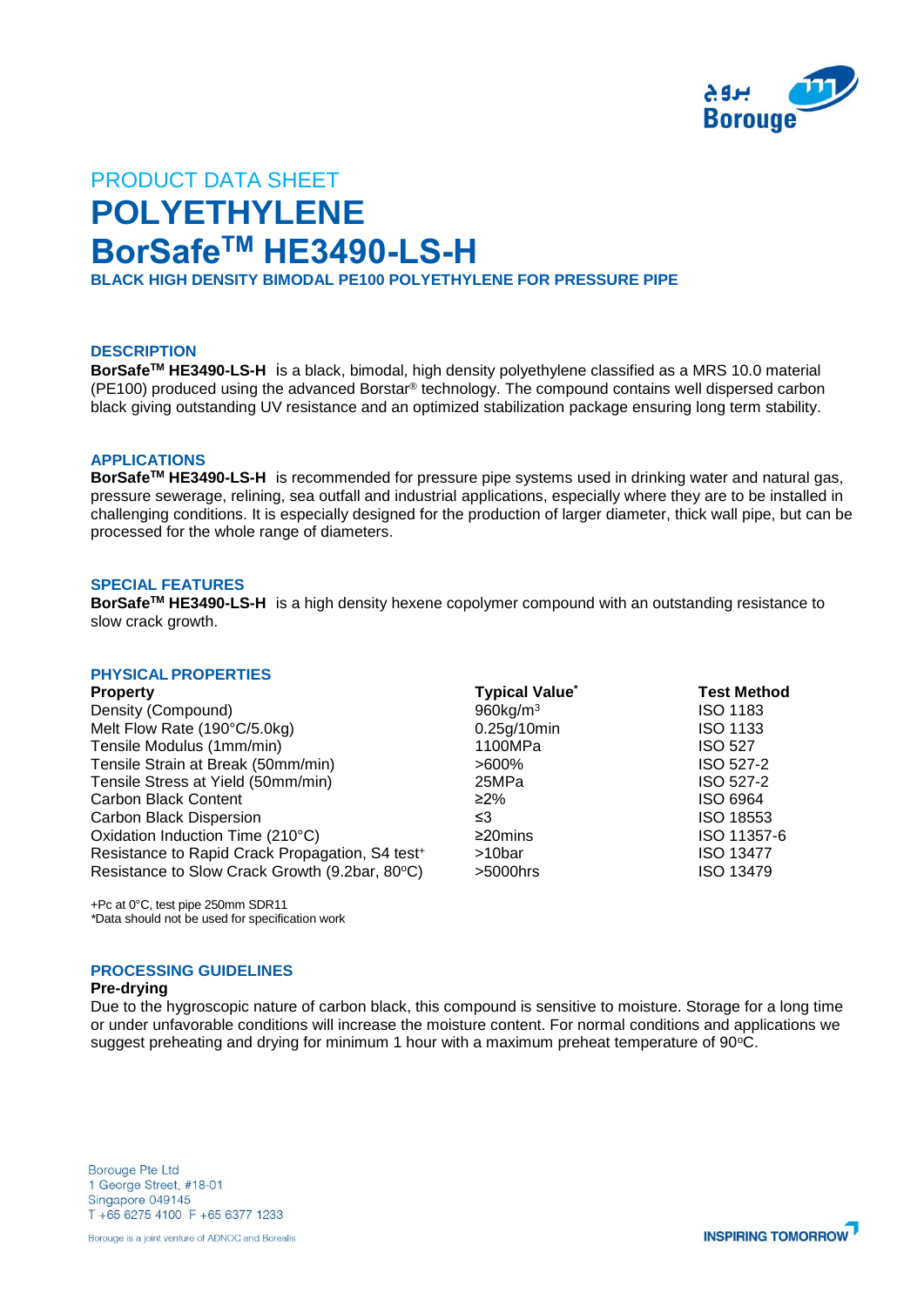

# **Extrusion**

The actual extrusion conditions will depend on the type of equipment used. They will also depend on size and wall thickness of the pipe produced. The following conditions may be used as a guide when starting up the extruder:

| Cylinder         | $190 - 210^{\circ}$ C |
|------------------|-----------------------|
| Head             | $200 - 210^{\circ}$ C |
| Die              | $200 - 210^{\circ}$ C |
| Melt temperature | $200 - 220$ °C        |

Specific recommendations for processing conditions can be determined only when the application and type of equipment are known. Please contact your local Borouge representative for such particulars.

# **STORAGE**

**BorSafeTM HE3490-LS-H** should be stored in dry conditions at temperatures below 50°C and protected from UV-light. Improper storage can initiate degradation, which results in odor generation and can have negative effects on the physical properties of the product.

Expected shelf life at proper storage conditions is 2 years from the date of production.

More information on storage can be found in Safety Information Sheet (SIS) for this product.

#### **SAFETY**

The product is not classified as a hazardous preparation.

Dust and fines from the product carry a risk of dust explosion. All equipment should be properly earthed. Inhalation of dust should be avoided as it may cause irritation of the respiratory system. Small amounts of fumes are generated during processing of the product. Proper ventilation is therefore required.

Please see our Safety Information Sheet (SIS) for details on various aspects of safety, recovery and disposal of the product, for more information contact your Borouge representative.

# **RECYCLING**

The product is suitable for recycling using modern methods of shredding and cleaning. In-house production waste should be kept clean to facilitate direct recycling.

#### **RELATED DOCUMENTS**

The following related documents are available on request, and represent various aspects on the usability, safety, recovery and disposal of the product.

Recovery and disposal of Polyolefin Information on Emissions from Processing and Fires Safety Information Sheet, SIS Liability statements on:

- Compliance to Food Contact Regulations
- Compliance to Regulations for Drinking Water Pipes
- Heavy Metals